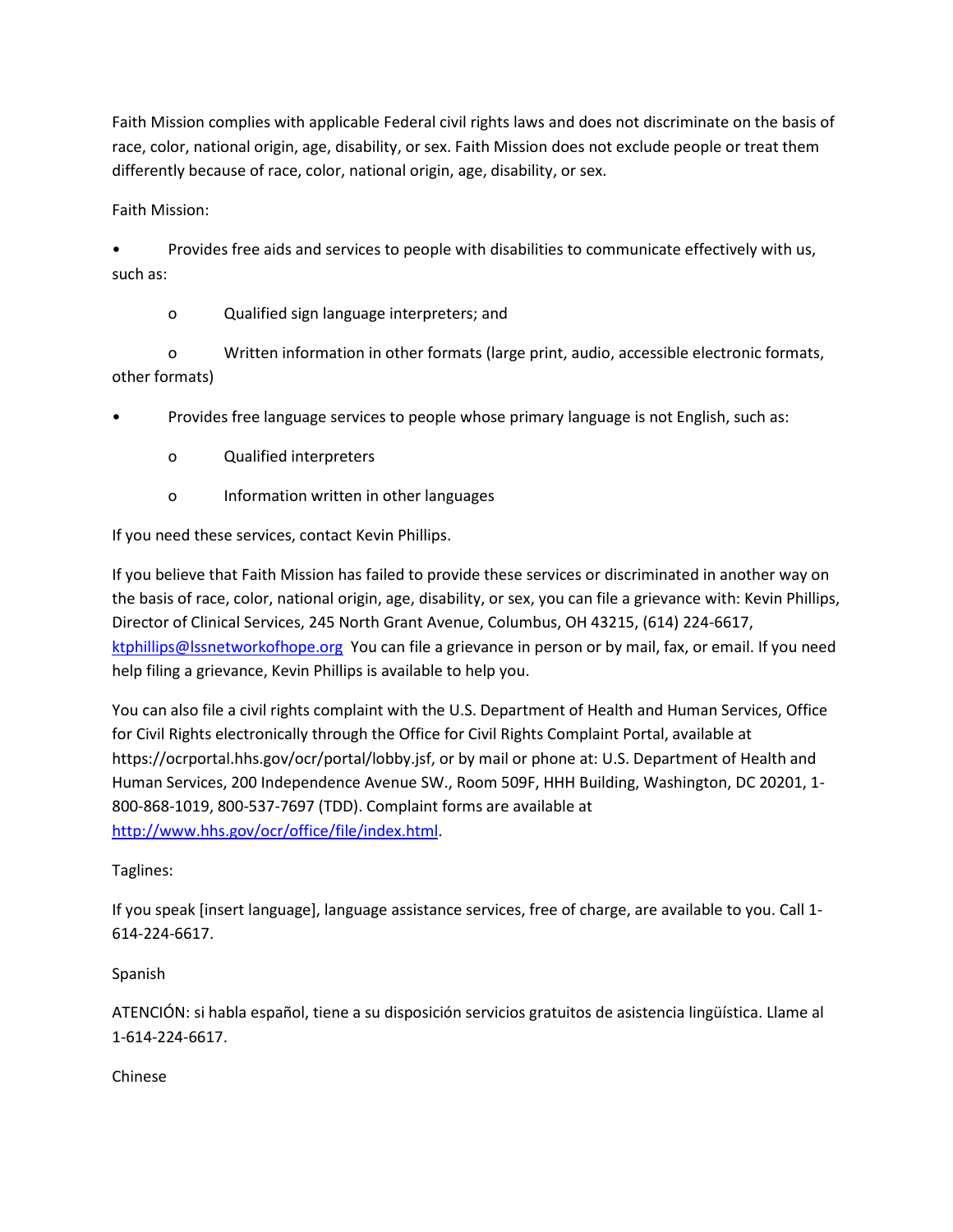# 注意:如果您使用繁體中文,您可以免費獲得語言援助服務。請致電 1-614-224-6617

#### German

ACHTUNG: Wenn Sie Deutsch sprechen, stehen Ihnen kostenlos sprachliche Hilfsdienstleistungen zur Verfügung. Rufnummer: 1-614-224-6617.

## Arabic

-1-614 مقرب لصرتا .ناجملاب كل رفاوتت ةي وغللا ةدعاسمل تامدخ نإف ،ةغللا ركذا شدحتت تنك اذإ :ةظوحلم .مكبلاو مصلا فتاه مقر) 224-6617

## Pennsylvania Dutch

Wann du [Deitsch (Pennsylvania German / Dutch)] schwetzscht, kannscht du mitaus Koschte ebber gricke, ass dihr helft mit die englisch Schprooch. Ruf selli Nummer uff: Call 1-614-224-6617.

## Russian

ВНИМАНИЕ: Если вы говорите на русском языке, то вам доступны бесплатные услуги перевода. Звоните 1-614-224-6617.

## French

ATTENTION: Si vous parlez français, des services d'aide linguistique vous sont proposés gratuitement. Appelez le 1-614-224-6617.

## Vietnamese

CHÚ Ý: Nếu bạn nói Tiếng Việt, có các dịch vụ hỗ trợ ngôn ngữ miễn phí dành cho bạn. Gọi số 1-614-224- 6617.

## Cushite

XIYYEEFFANNAA: Afaan dubbattu Oroomiffa, tajaajila gargaarsa afaanii, kanfaltiidhaan ala, ni argama. Bilbilaa 1-614-224-6617.

#### Korean

주의: 한국어를 사용하시는 경우, 언어 지원 서비스를 무료로 이용하실 수 있습니다. 1-614-224- 6617 번으로 전화해 주십시오.

#### Italian

ATTENZIONE: In caso la lingua parlata sia l'italiano, sono disponibili servizi di assistenza linguistica gratuiti. Chiamare il numero 1-614-224-6617.

#### Japanese